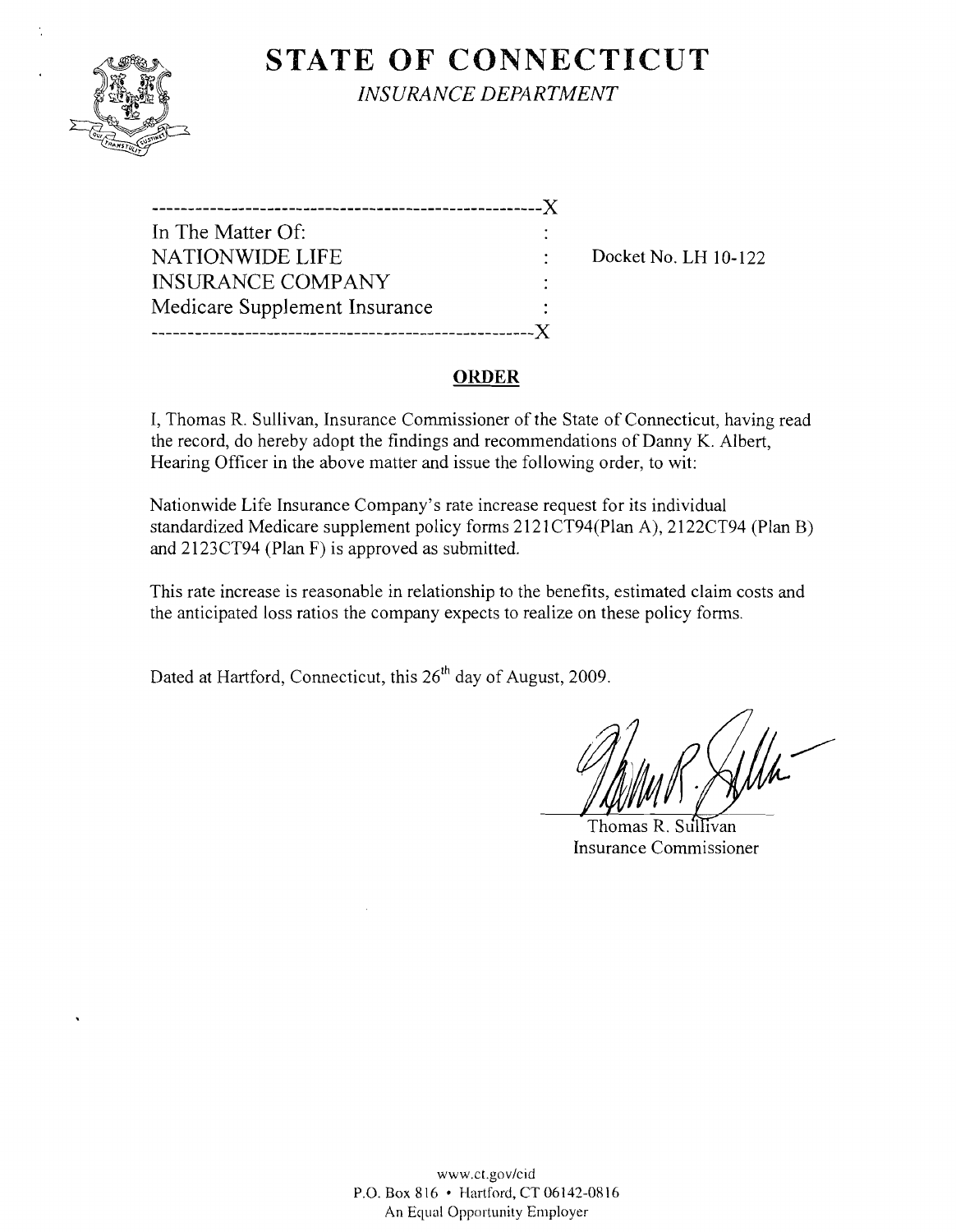# **STATE OF CONNECTICUT**



*INSURANCE DEPARTMENT* 

| --------------------------------X |  |
|-----------------------------------|--|
| In The Matter Of:                 |  |
| <b>NATIONWIDE LIFE</b>            |  |
| <b>INSURANCE COMPANY</b>          |  |
| Medicare Supplement Insurance     |  |
|                                   |  |

Docket No. LH 10-122

## **PROPOSED FINAL DECISION**

## **1. INTRODUCTION**

The Insurance Commissioner of the State of Connecticut is empowered to review rates charged for individual and group Medicare supplement policies sold to any resident of this State who is eligible for Medicare. The source for this regulatory authority is contained in Chapter 700c and Section 38a-495a of the Connecticut General Statutes.

After due notice a hearing was held at the Insurance Department in Hartford on August 18,2010 to consider whether or not the rate increase requested by Nationwide Life Insurance Company on its individual standardized Medicare supplement business should be approved.

No members from the general public attended the hearing.

No representatives from Nationwide Life attended the hearing.

The hearing was conducted in accordance with the requirements of Section 38a-474, Connecticut General Statutes, the Uniform Administrative Procedures Act, Chapter 54 of the Connecticut General Statutes, and the Insurance Department Rules of Practice, Section 38a-8-1 et seq. of the Regulations of Connecticut State Agencies.

A Medicare supplement (or Medigap) policy is a private health insurance policy sold on an individual or group basis which provides benefits that are additional to the benefits provided by Medicare. For many years Medicare supplement policies have been highly regulated under both state and federal law to protect the interests of persons eligible for Medicare who depend on these policies to provide additional coverage for the costs of health care.

Effective December 1, 2005, Connecticut amended its program of standardized Medicare supplement policies in accordance with Section 38a-495a of the Connecticut General Statutes, and Sections 38a-495a-l through 38a-495a-21 of the Regulations of Connecticut Agencies. This program, which conforms to federal requirements, provides that all insurers offering Medicare supplement policies for sale in the state must offer the basic "core" package of benefits known as Plan A. Insurers may also offer anyone or more of eleven other plans (Plans B through L).

> www.ct.gov/cicl P.O. Box 816 • Hartford, CT 06142-0816 An Equal Opportunity Employer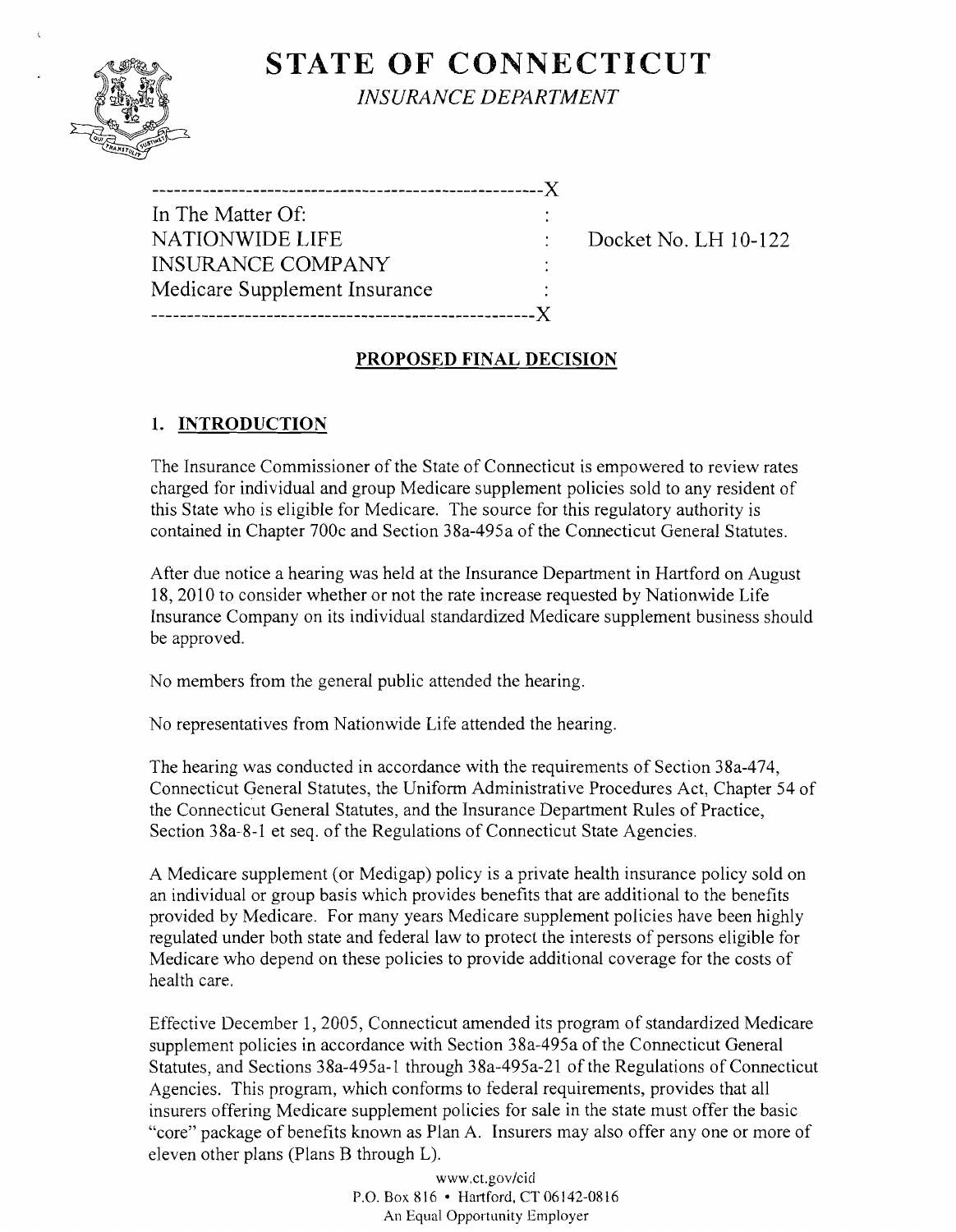Effective January 1,2006, in accordance with Section 38a-495c of the Connecticut General Statutes (as amended by Public Act 05-20) premiums for all Medicare supplement policies in the state must use community rating. Rates for Plans A through L must be computed without regard to age, gender, previous claims history or the medical condition of any person covered by a Medicare supplement policy or certificate.

The statute provides that coverage under Plan A through L may not be denied on the basis of age, gender, previous claims history or the medical condition of any covered person. Insurers may exclude benefits for losses incurred within six months from the effective date of coverage based on a pre-existing condition.

Effective October 1, 1998, carriers that offer Plan B or Plan C must make these plans as well as Plan A, available to all persons eligible for Medicare by reason of disability.

Insurers must also make the necessary arrangements to receive notice of all claims paid by Medicare for their insureds so that supplemental benefits can be computed and paid without requiring insureds to file claim forms for such benefits. This process of direct notice and automatic claims payment is commonly referred to as "piggybacking" or "crossover".

Sections 38a-495 and 38a-522 of the Connecticut General Statutes, and Section 38a-495a-lO of the Regulations of Connecticut Agencies, state that individual and group Medicare supplement policies must have anticipated loss ratios of 65% and 75%, respectively. Under Sections 38a-495-7 and 38a-495a-lO of the Regulations of Connecticut Agencies, filings for rate increases must demonstrate that actual and expected losses in relation to premiums meet these standards, and anticipated loss ratios for the entire future period for which the requested premiums are calculated to provide coverage must be expected to equal or exceed the appropriate loss ratio standard.

Section 38a-473 of the Connecticut General Statutes provides that no insurer may incorporate in its rates for Medicare supplement policies factors for expenses that exceed 150% of the average expense ratio for that insurer's entire written premium for all lines of health insurance for the previous calendar year.

### II. **FINDING OF FACT**

After reviewing the exhibits entered into the record of this proceeding, and utilizing the experience, technical competence and specialized knowledge of the Insurance Department, the undersigned makes the following findings of fact:

- 1. Nationwide Life Insurance Company has requested an 7.50% rate increase for its individual standardized Medicare supplement policy forms 2121 CT94 (Plan A), 2l22CT94 (Plan B), and 2123CT94 (Plan F).
- 2. There were  $4,628$  policies nationwide and 360 in Connecticut as of  $12/31/09$ . The majority of these policies are in Plan F, 3,708 nationwide and 172 in Connecticut.
- 3. This is a closed block of business.
- 4. Nationwide certified that their expense factors are in compliance with section 38a-473,  $C.G.S.$